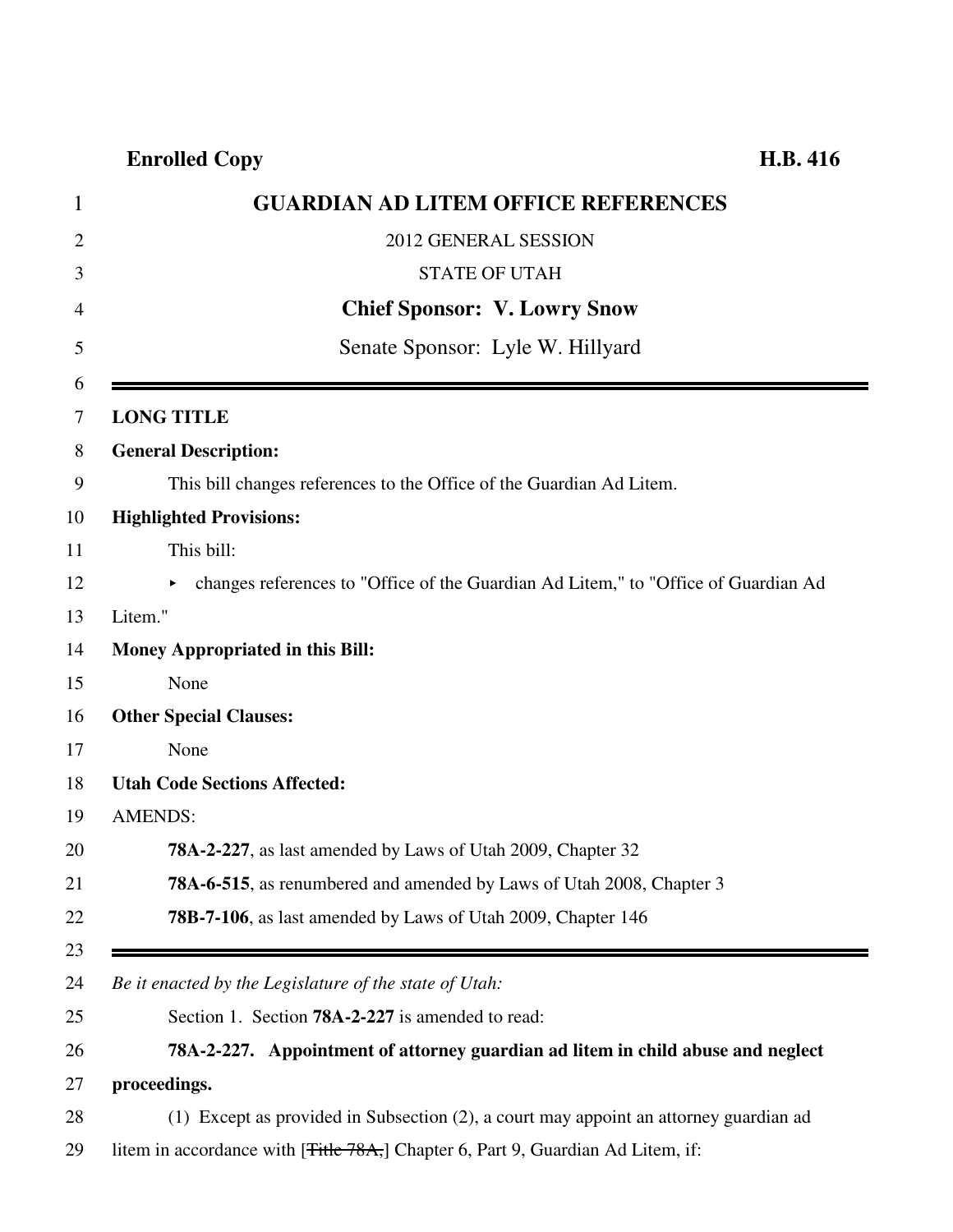## **H.B. 416 Enrolled Copy**

30 (a) child abuse, child sexual abuse, or neglect is alleged in any proceeding; or 31 (b) the court considers it appropriate in any proceedings involving alleged abuse, child 32 sexual abuse, or neglect. 33 (2) (a) A court may not appoint an attorney guardian ad litem in a criminal case. 34 (b) Subsection (2)(a) does not prohibit the appointment of an attorney guardian ad 35 litem in a case where a court is determining whether to adjudicate a minor for committing an 36 act that would be a crime if committed by an adult. 37 (c) Subsection (2)(a) does not prohibit an attorney guardian ad litem from entering an 38 appearance, filing motions, or taking other action in a criminal case on behalf of a minor, if: 39 (i) the attorney guardian ad litem is appointed to represent the minor in a case that is 40 not a criminal case; and 41 (ii) the interests of the minor may be impacted by: 42 (A) an order that has been, or may be, issued in the criminal case; or 43 (B) other proceedings that have occurred, or may occur, in the criminal case. 44 (3) If a court appoints an attorney guardian ad litem in a divorce or child custody case, 45 the court shall: 46 (a) specify in the order appointing the attorney guardian ad litem the specific issues in 47 the proceeding that the attorney guardian ad litem is required to be involved in resolving, which 48 may include issues relating to the custody of children and parent-time schedules; 49 (b) to the extent possible, bifurcate the issues specified in the order described in 50 Subsection (3)(a) from the other issues in the case, in order to minimize the time constraints 51 placed upon the attorney guardian ad litem in the case; and 52 (c) except as provided in Subsection (5), within one year after the day on which the 53 attorney guardian ad litem is appointed in the case, issue a final order: 54 (i) resolving the issues described in the order described in Subsection (3)(a); and 55 (ii) terminating the appointment of the attorney guardian ad litem in the case. 56 (4) The court shall issue an order terminating the appointment of an attorney guardian 57 ad litem made under this section, if: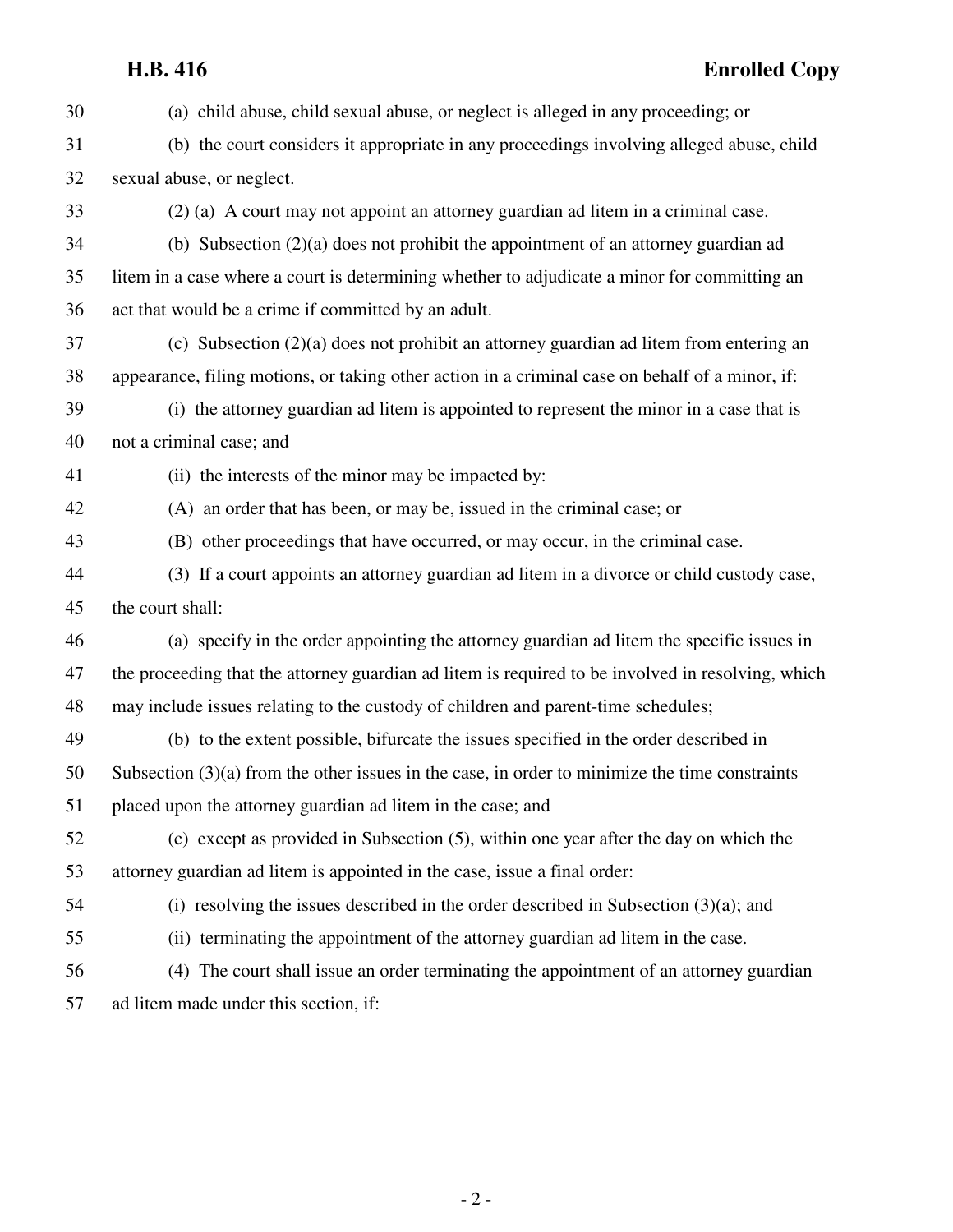58 (a) the court determines that the allegations of abuse or neglect are unfounded;

- 59 (b) after receiving input from the attorney guardian ad litem, the court determines that 60 the children are no longer at risk of abuse or neglect; or
- 61 (c) there has been no activity in the case for which the attorney guardian ad litem is 62 appointed for a period of six consecutive months.
- 63 (5) A court may issue a written order extending the one-year period described in 64 Subsection  $(3)(c)$  for a time-certain, if the court makes a written finding that there is a 65 compelling reason that the court cannot comply with the requirements described in Subsection 66 (3)(c) within the one-year period.
- 67 (6) When appointing an attorney guardian ad litem for a minor under this section, a 68 court may appoint the same attorney guardian ad litem who represents the minor in another 69 proceeding, or who has represented the minor in a previous proceeding, if that attorney 70 guardian ad litem is available.
- 71 (7) The court is responsible for all costs resulting from the appointment of an attorney 72 guardian ad litem and shall use funds appropriated by the Legislature for the guardian ad litem 73 program to cover those costs.
- 74 (8) (a) If the court appoints the Office of  $[the]$  Guardian Ad Litem in a civil case 75 pursuant to this section, the court may assess all or part of those attorney fees, court costs, 76 paralegal, staff, and volunteer expenses against the minor's parent, parents, or legal guardian in 77 an amount that the court determines to be just and appropriate.
- 78 (b) The court may not assess those fees or costs against a legal guardian, when that 79 guardian is the state, or against a parent, parents, or legal guardian who is found to be 80 impecunious. If a person claims to be impecunious, the court shall require of that person an 81 affidavit of impecuniosity as provided in Section 78A-2-302 and the court shall follow the 82 procedures and make the determinations as provided in Section 78A-2-302.
- 83 (9) An attorney guardian ad litem appointed in accordance with the requirements of 84 this section and [Title 78A,] Chapter 6, Part 9, Guardian Ad Litem is, when serving in the 85 scope of duties of an attorney guardian ad litem, considered an employee of this state for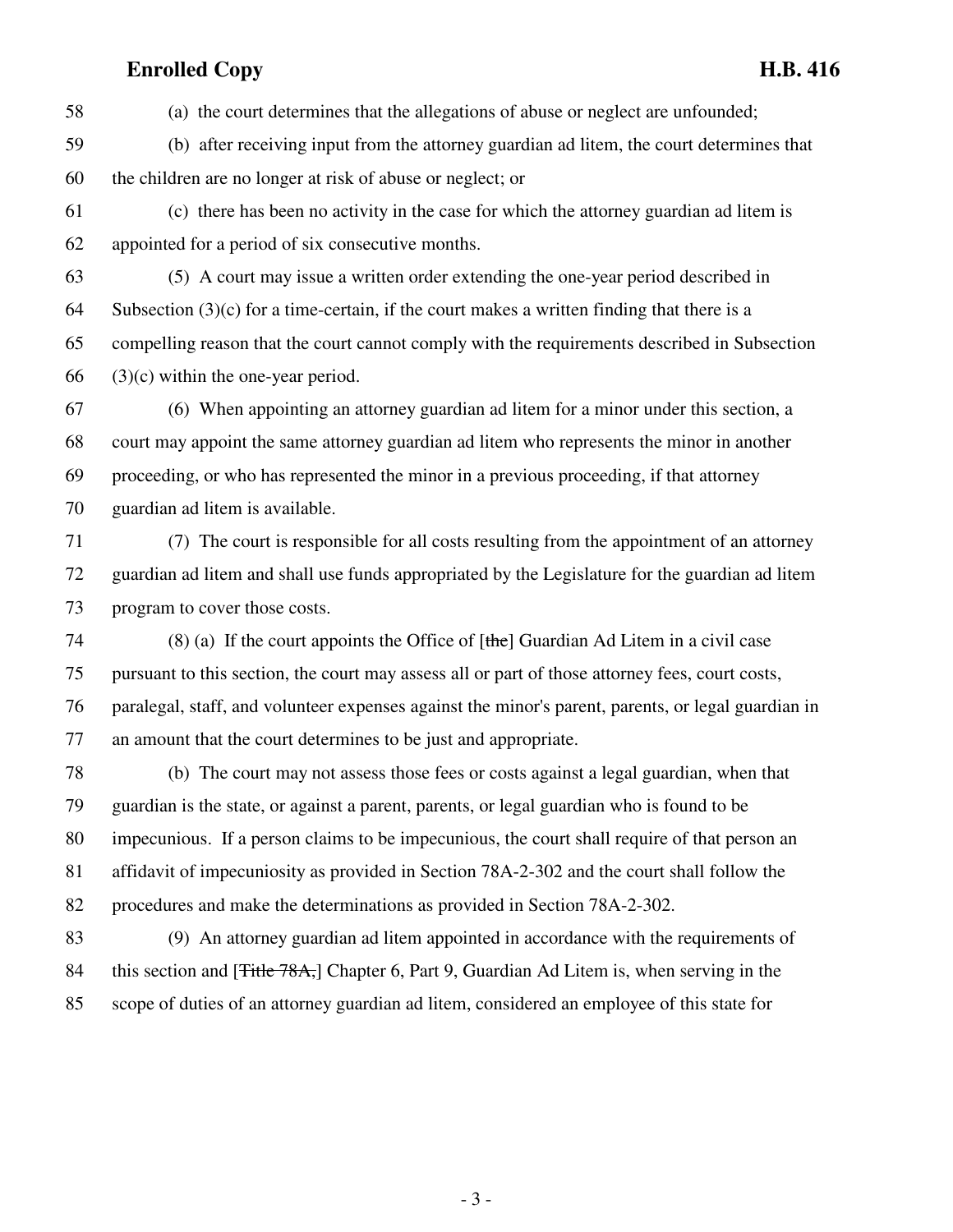| 86  | purposes of indemnification under the Governmental Immunity Act.                                    |
|-----|-----------------------------------------------------------------------------------------------------|
| 87  | Section 2. Section 78A-6-515 is amended to read:                                                    |
| 88  | 78A-6-515. Mental health therapist.                                                                 |
| 89  | (1) When a mental health practitioner is to be appointed in a parental rights action to             |
| 90  | evaluate the mental health of a parent or a child, or to provide mental health services to a parent |
| 91  | or a child, the court:                                                                              |
| 92  | (a) may appoint any mental health therapist, as defined in Section 58-60-102, which the             |
| 93  | court finds to be qualified;                                                                        |
| 94  | (b) may not refuse to appoint a mental health therapist for the reason that the therapist's         |
| 95  | recommendations in another case have not followed the recommendations of the Division of            |
| 96  | Child and Family Services or the Office of [the] Guardian Ad Litem; and                             |
| 97  | (c) shall give strong consideration to the parent's or guardian's wishes regarding the              |
| 98  | selection of a mental health therapist.                                                             |
| 99  | (2) This section applies to all juvenile court proceedings involving:                               |
| 100 | (a) parents and children; or                                                                        |
| 101 | (b) the Division of Child and Family Services.                                                      |
| 102 | Section 3. Section 78B-7-106 is amended to read:                                                    |
| 103 | 78B-7-106. Protective orders -- Ex parte protective orders -- Modification of                       |
| 104 | orders -- Service of process -- Duties of the court.                                                |
| 105 | (1) If it appears from a petition for an order for protection or a petition to modify an            |
| 106 | order for protection that domestic violence or abuse has occurred or a modification of an order     |
| 107 | for protection is required, a court may:                                                            |
| 108 | (a) without notice, immediately issue an order for protection ex parte or modify an                 |
| 109 | order for protection ex parte as it considers necessary to protect the petitioner and all parties   |
| 110 | named to be protected in the petition; or                                                           |
| 111 | (b) upon notice, issue an order for protection or modify an order after a hearing,                  |
| 112 | whether or not the respondent appears.                                                              |
| 113 | (2) A court may grant the following relief without notice in an order for protection or a           |

- 4 -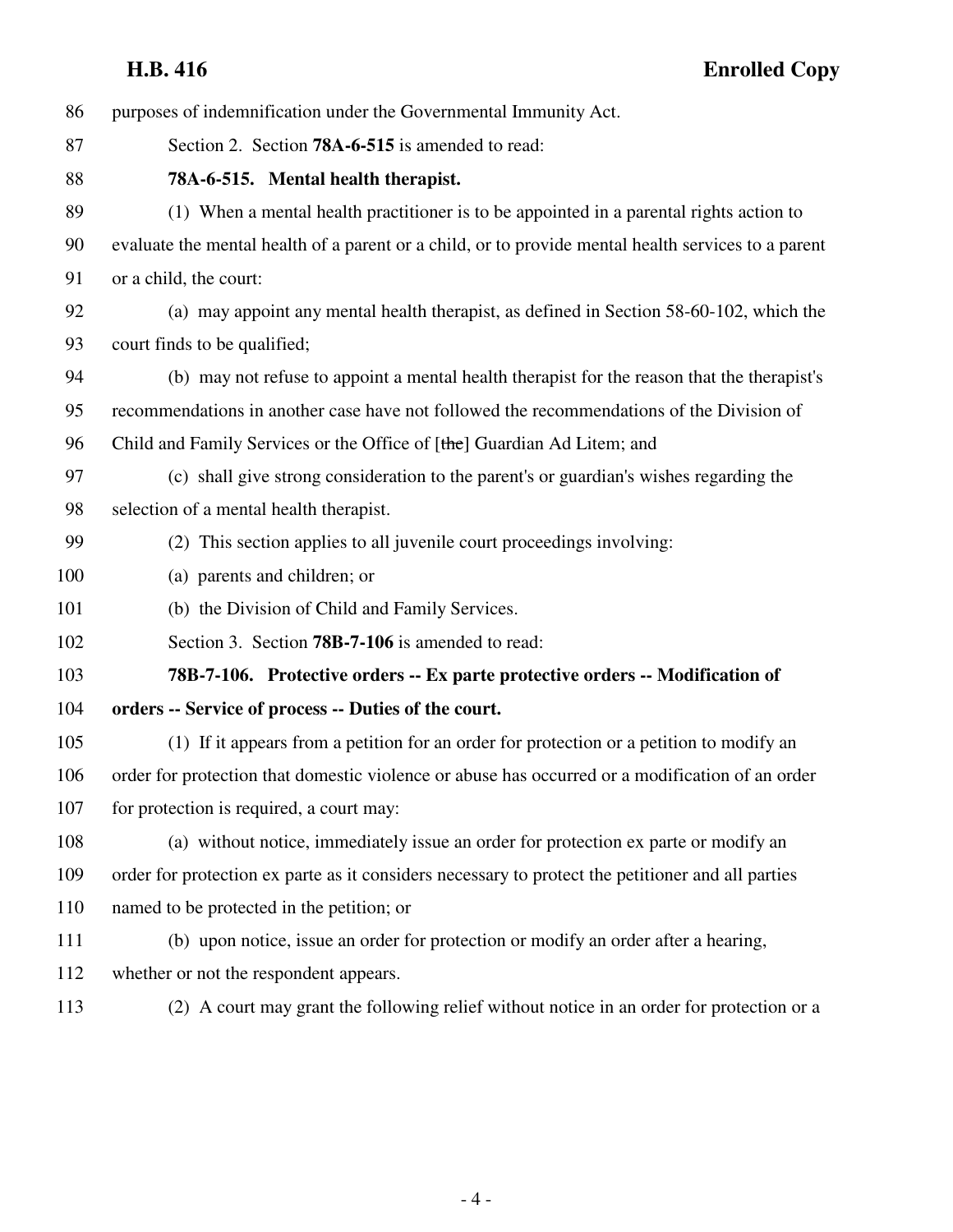114 modification issued ex parte:

- 115 (a) enjoin the respondent from threatening to commit or committing domestic violence 116 or abuse against the petitioner and any designated family or household member;
- 117 (b) prohibit the respondent from harassing, telephoning, contacting, or otherwise 118 communicating with the petitioner, directly or indirectly;
- 119 (c) order that the respondent is excluded from the petitioner's residence and its 120 premises, and order the respondent to stay away from the residence, school, or place of 121 employment of the petitioner, and the premises of any of these, or any specified place 122 frequented by the petitioner and any designated family or household member;
- 123 (d) upon finding that the respondent's use or possession of a weapon may pose a 124 serious threat of harm to the petitioner, prohibit the respondent from purchasing, using, or 125 possessing a firearm or other weapon specified by the court;
- 126 (e) order possession and use of an automobile and other essential personal effects, and 127 direct the appropriate law enforcement officer to accompany the petitioner to the residence of 128 the parties to ensure that the petitioner is safely restored to possession of the residence, 129 automobile, and other essential personal effects, or to supervise the petitioner's or respondent's 130 removal of personal belongings;
- 

131 (f) grant to the petitioner temporary custody of any minor children of the parties;

- 132 (g) order the appointment of the [office of the] Office of Guardian Ad Litem to 133 represent the interests of any minor children of the parties, if abuse or neglect of the minor 134 children is alleged, or appoint a private guardian ad litem, if appropriate, pursuant to Section 135 78A-2-228;
- 136 (h) order any further relief that the court considers necessary to provide for the safety 137 and welfare of the petitioner and any designated family or household member; and
- 138 (i) if the petition requests child support or spousal support, at the hearing on the 139 petition order both parties to provide verification of current income, including year-to-date pay 140 stubs or employer statements of year-to-date or other period of earnings, as specified by the 141 court, and complete copies of tax returns from at least the most recent year.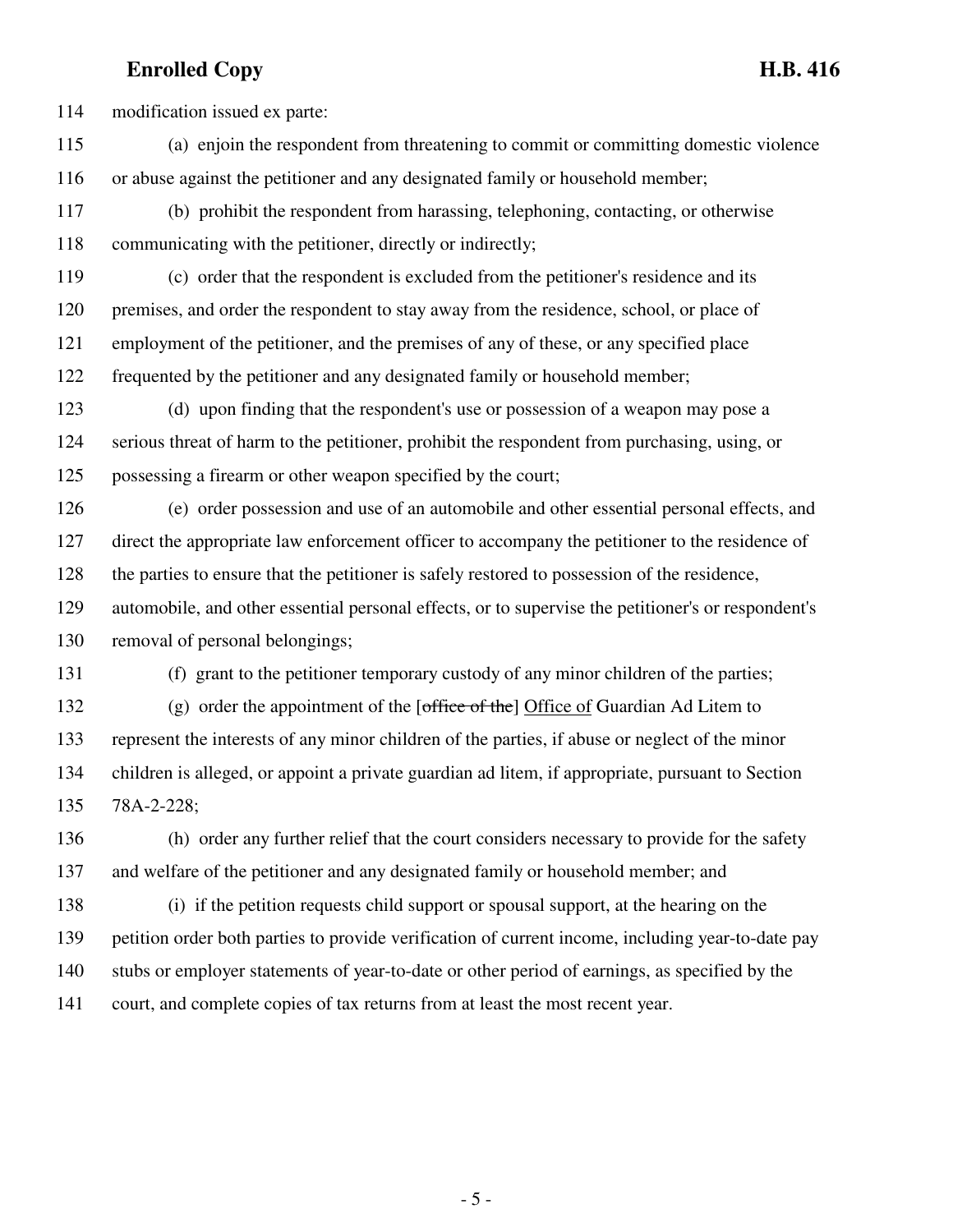| 142 | (3) A court may grant the following relief in an order for protection or a modification            |
|-----|----------------------------------------------------------------------------------------------------|
| 143 | of an order after notice and hearing, whether or not the respondent appears:                       |
| 144 | (a) grant the relief described in Subsection (2); and                                              |
| 145 | (b) specify arrangements for parent-time of any minor child by the respondent and                  |
| 146 | require supervision of that parent-time by a third party or deny parent-time if necessary to       |
| 147 | protect the safety of the petitioner or child.                                                     |
| 148 | (4) Following the protective order hearing, the court shall:                                       |
| 149 | (a) as soon as possible, deliver the order to the county sheriff for service of process;           |
| 150 | (b) make reasonable efforts to ensure that the order for protection is understood by the           |
| 151 | petitioner, and the respondent, if present;                                                        |
| 152 | (c) transmit electronically, by the end of the next business day after the order is issued,        |
| 153 | a copy of the order for protection to the local law enforcement agency or agencies designated      |
| 154 | by the petitioner; and                                                                             |
| 155 | (d) transmit a copy of the order to the statewide domestic violence network described              |
| 156 | in Section 78B-7-113.                                                                              |
| 157 | (5) (a) Each protective order shall include two separate portions, one for provisions, the         |
| 158 | violation of which are criminal offenses, and one for provisions, the violation of which are civil |
| 159 | violations, as follows:                                                                            |
| 160 | (i) criminal offenses are those under Subsections $(2)(a)$ through (e), and under                  |
| 161 | Subsection $(3)(a)$ as it refers to Subsections $(2)(a)$ through (e); and                          |
| 162 | (ii) civil offenses are those under Subsections $(2)(f)$ , (h), and (i), and Subsection $(3)(a)$   |
| 163 | as it refers to Subsections $(2)(f)$ , (h), and (i).                                               |
| 164 | (b) The criminal provision portion shall include a statement that violation of any                 |
| 165 | criminal provision is a class A misdemeanor.                                                       |
| 166 | (c) The civil provision portion shall include a notice that violation of or failure to             |
| 167 | comply with a civil provision is subject to contempt proceedings.                                  |
| 168 | (6) The protective order shall include:                                                            |
| 169 | (a) a designation of a specific date, determined by the court, when the civil portion of           |
|     |                                                                                                    |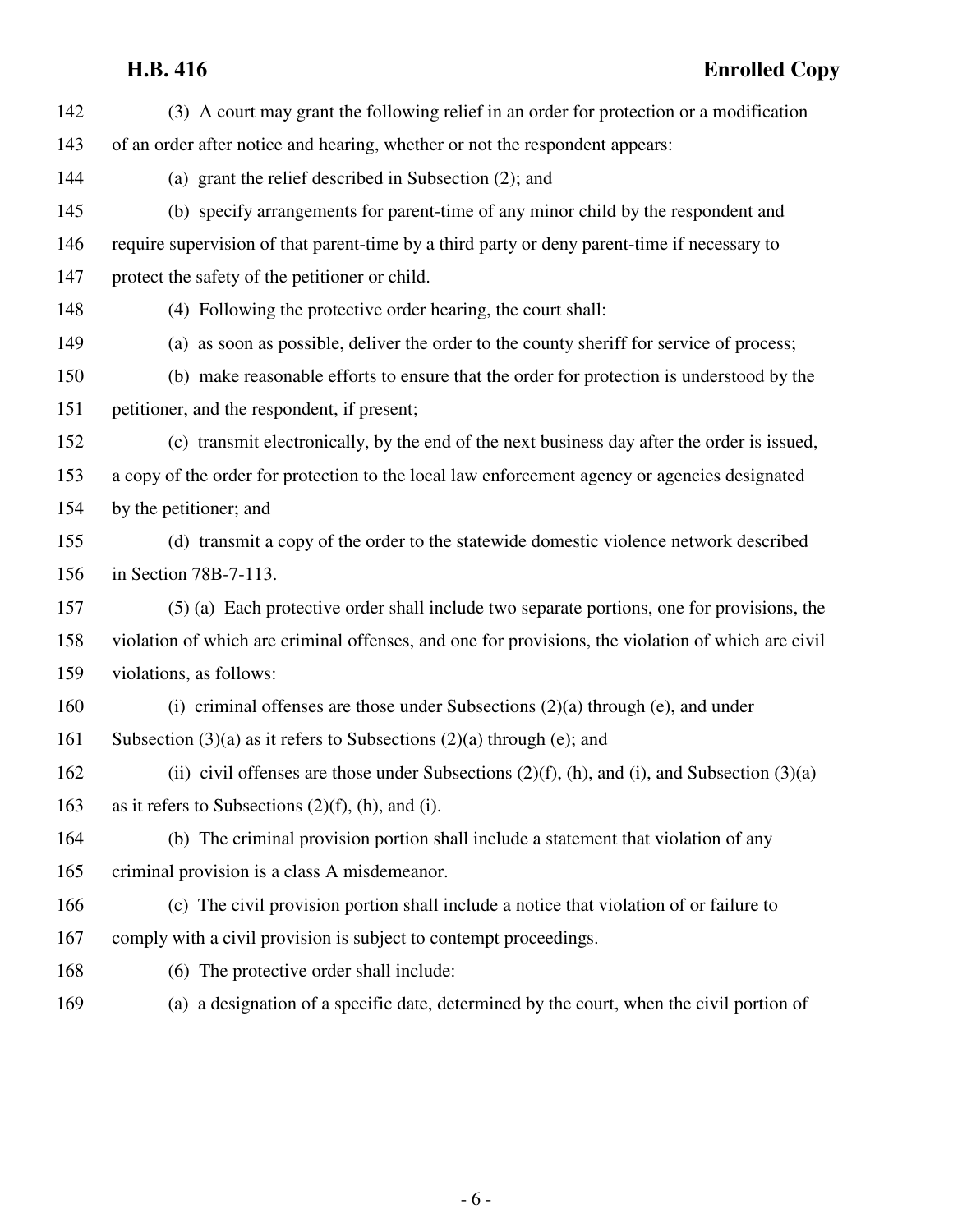170 the protective order either expires or is scheduled for review by the court, which date may not

- 171 exceed 150 days after the date the order is issued, unless the court indicates on the record the
- 172 reason for setting a date beyond 150 days;
- 173 (b) information the petitioner is able to provide to facilitate identification of the 174 respondent, such as Social Security number, driver license number, date of birth, address, 175 telephone number, and physical description; and
- 

176 (c) a statement advising the petitioner that:

- 177 (i) after two years from the date of issuance of the protective order, a hearing may be 178 held to dismiss the criminal portion of the protective order;
- 179 (ii) the petitioner should, within the 30 days prior to the end of the two-year period, 180 advise the court of the petitioner's current address for notice of any hearing; and
- 181 (iii) the address provided by the petitioner will not be made available to the respondent.
- 182 (7) Child support and spouse support orders issued as part of a protective order are
- 183 subject to mandatory income withholding under Title 62A, Chapter 11, Part 4, Income
- 184 Withholding in IV-D Cases, and Title 62A, Chapter 11, Part 5, Income Withholding in Non
- 185 IV-D Cases, except when the protective order is issued ex parte.
- 186 (8) (a) The county sheriff that receives the order from the court, pursuant to Subsection 187 (5)(a), shall provide expedited service for orders for protection issued in accordance with this 188 chapter, and shall transmit verification of service of process, when the order has been served, to 189 the statewide domestic violence network described in Section 78B-7-113.
- 190 (b) This section does not prohibit any law enforcement agency from providing service 191 of process if that law enforcement agency:
- 192 (i) has contact with the respondent and service by that law enforcement agency is 193 possible; or
- 194 (ii) determines that under the circumstances, providing service of process on the 195 respondent is in the best interests of the petitioner.
- 196 (9) (a) When an order is served on a respondent in a jail or other holding facility, the 197 law enforcement agency managing the facility shall make a reasonable effort to provide notice